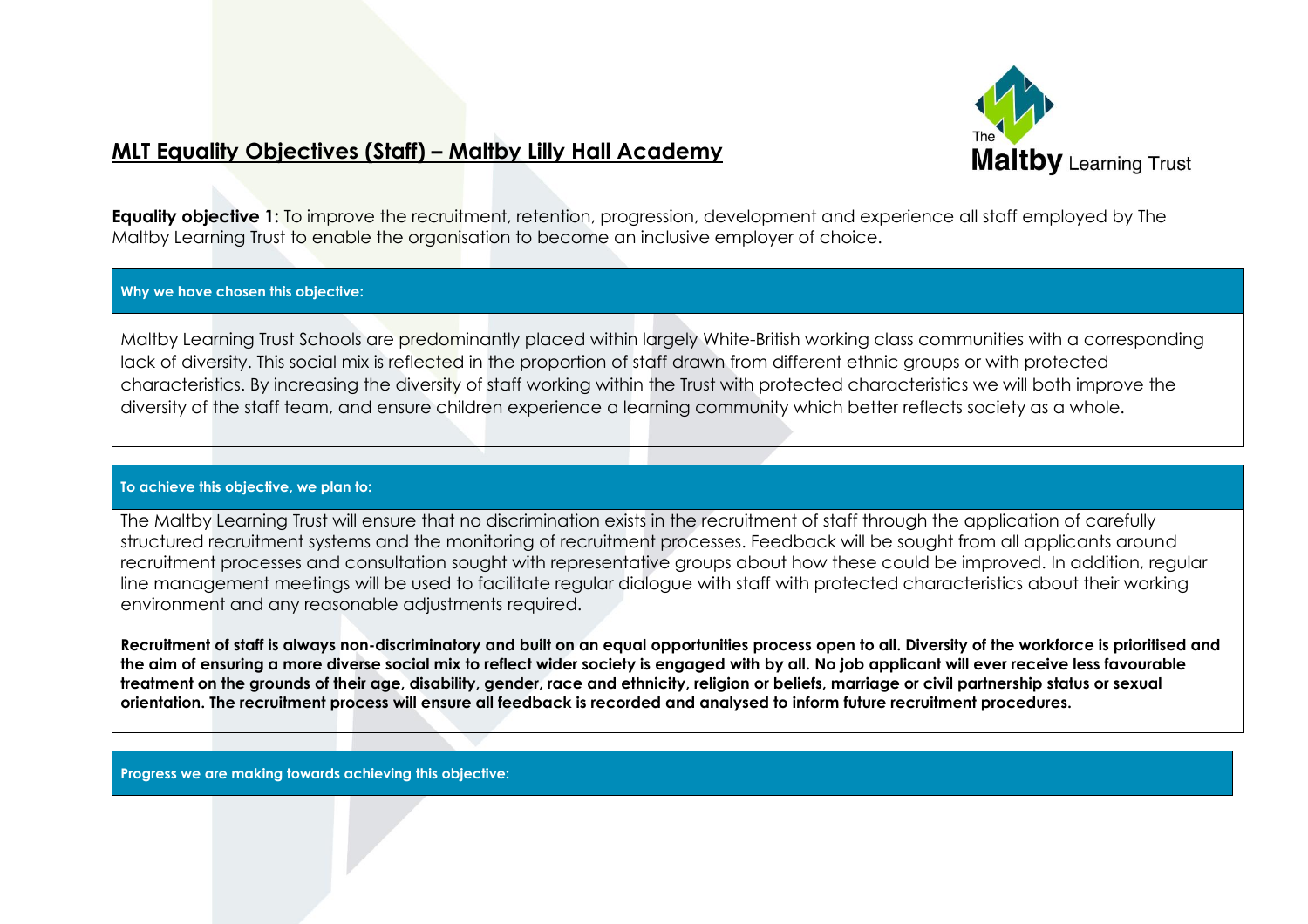

## Reviewed October 2021

- Staff recruitment is non-discriminatory in nature and equal opportunities forms are a statutory part of the application process.
- Diversity is consistently prioritised and actively promoted through any interview process and advertisement.
- Equality Act 2010 is adhered to when recruiting staff.
- All feedback from any interview process is recorded and equal opportunities forms stored.
- Any member of staff with a vulnerability has been catered for with an individual risk assessment / plan, including around covid vulnerabilities.

**Equality objective 2:** *To ensure that bullying and discrimination is eliminated in all its forms. To ensure that colleagues with protected characteristics feel and are safe, secure and free from discrimination in their working environment.* 

## **Why we have chosen this objective:**

Evidence suggests that bullying and discrimination amongst staff teams are rare within Maltby Learning Trust academies, however, it is important that robust systems are in place to deal with these issues if they do occur. In order to ensure that these issues do not occur, diversity will be prominently promoted across all academies and and inclusive, tolerant culture actively promoted through the MLT behaviours, British Values and taught curriculum. Reviews will be also undertaken of the processes for raising concerns within each academy and how these are addressed at individual academy and whole trust level.

## **To achieve this objective, we plan to:**

The Maltby Learning Trust will ensure that all staff, but particularly those with protected characteristics are protected from bullying and discrimination through a zero tolerance approach to bullying and discrimination and the application of effective systems for dealing with them when they occur. In addition, an inclusive and tolerant culture will be created in all academies through the explicit promotion of the MLT behaviours and British Values.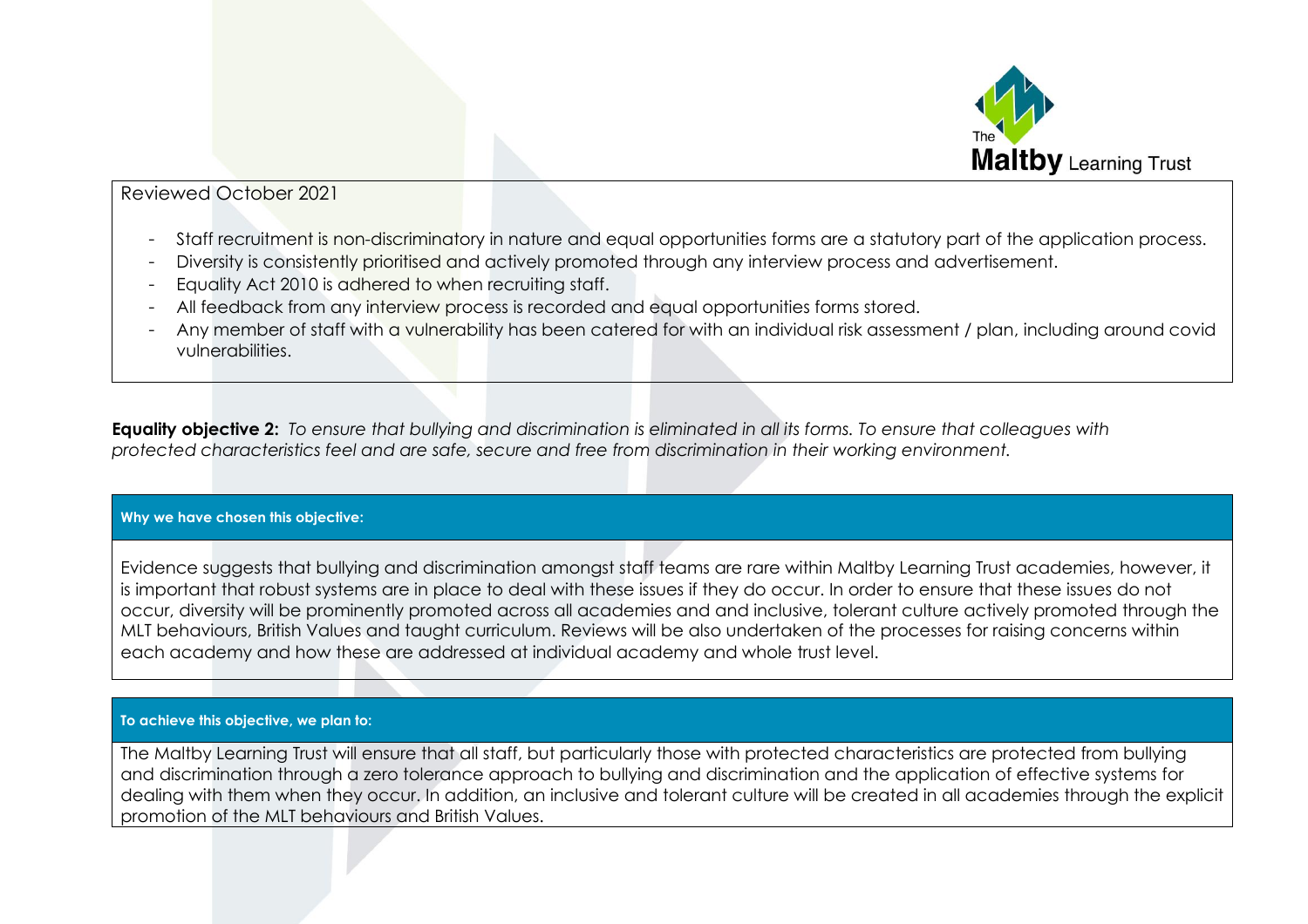

**Systems and procedures are in place to ensure a professional working relationship and environment for all staff at Maltby Lilly Hall Academy. Staff expectations are explicit and they include a zero tolerance approach to any kind of bullying or discrimination in the workplace. In the rare occurrence of an incident, the personnel to report it to are clear and LA guidance on reporting will be adhered to and followed up accordingly. Staff are actively encouraged to be vigilant in all areas of the academy for any type of harassment or bullying. School also encourages all staff to promote equality, good relations and not discriminate on the grounds of any protective characteristic.**

## **Progress we are making towards achieving this objective:**

Reviewed October 2021

- Staff handbook embedded and in place staff well aware of what a professional working relationship looks like.
- The #LillyHallFamily hashtag has ballooned in profile and is now the cornerstone of what school ethos is this is promoting healthier working relationships and promotes equality.
- Staff are all aware of where to report incidents and have done so in the past. Any incidents have been dealt with appropriately and to all parties' satisfaction.

*Equality objective 3: To actively promote gender equality with the aim that the number/proportion of women in senior positions will increase.*

## **Why we have chosen this objective:**

While the workforce of the Maltby Learning Trust has a weighting in favour of female employees (359 female/125 male – 2019), a greater percentage of male employees fall within the middle to higher earning quartiles. The MLT commits itself, as an inclusive employer, to address this gap.